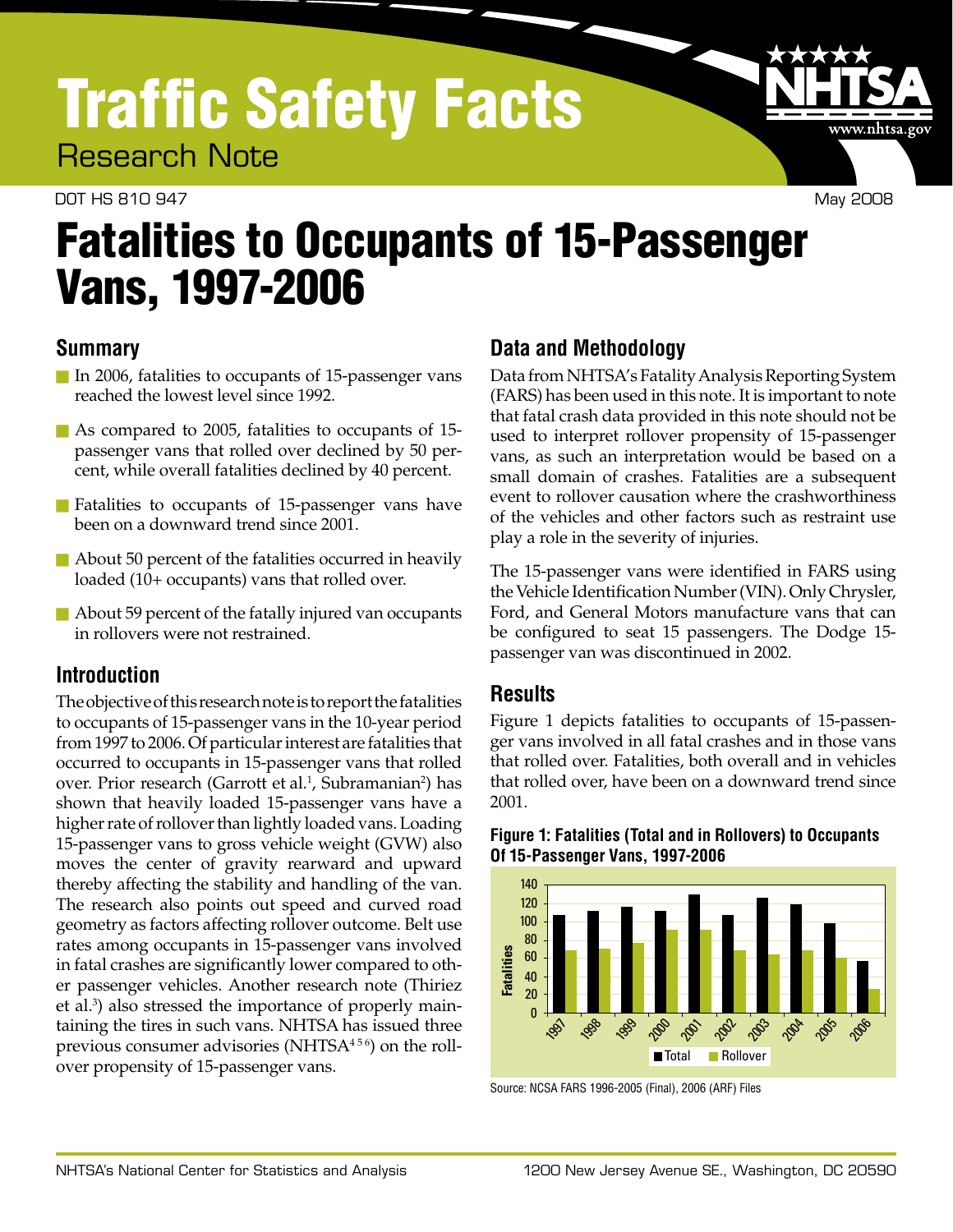Table 1 depicts the numbers underlying Figure 1. In 2006, fatalities, both overall and in vehicles that rolled over, were the lowest in the 10-year period from 1997 to 2006.

**Table 1: Fatalities (Total and Rollovers) to Occupants of 15-Passenger Vans, 1997-2006**

|                   |              | In Vehicles That Rolled Over |            |  |
|-------------------|--------------|------------------------------|------------|--|
| <b>Crash Year</b> | <b>Total</b> | <b>Number</b>                | % of Total |  |
| 1997              | 108          | 69                           | 64%        |  |
| 1998              | 112          | 71                           | 63%        |  |
| 1999              | 116          | 76                           | 66%        |  |
| 2000              | 112          | 91                           | 81%        |  |
| 2001              | 130          | 91                           | 70%        |  |
| 2002              | 108          | 70                           | 65%        |  |
| 2003              | 127          | 65                           | 51%        |  |
| 2004              | 120          | 69                           | 58%        |  |
| 2005              | 99           | 60                           | 61%        |  |
| 2006              | 58           | 26                           | 45%        |  |
| Total             | 1,090        | 688                          | 63%        |  |

Source: NCSA FARS 1996-2005 (ARF) and 2006 (Final) Files

Also shown in Table 1 are fatalities in vans that rolled over, as a proportion of total occupant fatalities in 15 passenger vans. Since reaching a high of 81 percent of total fatalities in 2000, this proportion has been on a downward trend. In fact, in 2006, about 45 percent of 15 passenger-van occupant fatalities occurred in vans that rolled over. Table 2 depicts the number of 15-passenger vans, total and those that rolled over, involved in fatal crashes from 1997 to 2006.

**Table 2: 15-Passenger Vans (Total and Rollovers) Involved in Fatal Crashes, 1997-2006**

|                   |              | <b>Vehicles That Rolled Over</b> |            |  |  |
|-------------------|--------------|----------------------------------|------------|--|--|
| <b>Crash Year</b> | <b>Total</b> | <b>Number</b>                    | % of Total |  |  |
| 1997              | 127          | 42                               | 33%        |  |  |
| 1998              | 158          | 53                               | 34%        |  |  |
| 1999              | 150          | 45                               | 30%        |  |  |
| 2000              | 131          | 55                               | 42%        |  |  |
| 2001              | 147          | 66                               | 45%        |  |  |
| 2002              | 133          | 50                               | 38%        |  |  |
| 2003              | 144          | 46                               | 32%        |  |  |
| 2004              | 150          | 47                               | 31%        |  |  |
| 2005              | 124          | 34                               | 27%        |  |  |
| 2006              | 110          | 20                               | 18%        |  |  |
| Total             | 1.374        | 458                              | 33%        |  |  |

Source: NCSA FARS 1996-2005 (ARF) and 2006 (Final) Files

In 2006, about 18 percent of 15-passenger vans involved in fatal crashes rolled over—the lowest proportion in the last 10 years. Table 3 depicts the number of 15 passenger vans involved in fatal crashes by the occu pancy level and rollover occurrence. In the period from 1997 to 2006, in fatal crashes, 25 percent of the 15-passenger vans with fewer than 10 occupants rolled over compared to 70 percent of the vans with 10 or more occupants.

| Table 3: 15-Passenger Vans (Total and Rollovers) Involved |
|-----------------------------------------------------------|
| In Fatal Crashes, by Occupancy 1997-2006                  |

|       | <b>Fewer Than 10 Occupants</b> |                     |      | <b>10 or More Occupants</b> |            |                     |
|-------|--------------------------------|---------------------|------|-----------------------------|------------|---------------------|
|       |                                | <b>In Rollovers</b> |      |                             |            | <b>In Rollovers</b> |
| Year  | <b>Total</b>                   | <b>Num</b>          | $\%$ | <b>Total</b>                | <b>Num</b> | $\%$                |
| 1997  | 102                            | 26                  | 25%  | 25                          | 16         | 64%                 |
| 1998  | 125                            | 30                  | 24%  | 33                          | 23         | 70%                 |
| 1999  | 123                            | 28                  | 23%  | 26                          | 17         | 65%                 |
| 2000  | 103                            | 35                  | 34%  | 28                          | 20         | 71%                 |
| 2001  | 113                            | 39                  | 35%  | 33                          | 27         | 82%                 |
| 2002  | 105                            | 30                  | 29%  | 27                          | 20         | 74%                 |
| 2003  | 112                            | 24                  | 21%  | 31                          | 22         | 71%                 |
| 2004  | 130                            | 33                  | 25%  | 20                          | 14         | 70%                 |
| 2005  | 115                            | 26                  | 23%  | 9                           | 8          | 89%                 |
| 2006  | 96                             | 14                  | 15%  | 14                          | 6          | 43%                 |
| Total | 1.124                          | 285                 | 25%  | 246                         | 173        | 70%                 |

Source: NCSA FARS 1996-2005 (ARF) and 2006 (Final) Files

Table 4 depicts the fatalities in 15-passengers vans by rollover and occupancy during a 10-year period from 1997 to 2006. In vans that were heavily loaded (10+ occupants), 83 percent of the fatalities occurred when the vans rolled over. In comparison, in vans that had fewer than 10 occupants, 49 percent of the fatalities occurred when the vans rolled over. This could simply be ascribed to the increased rollover propensity under heavily loaded conditions.

| Table 4: Occupant Fatalities in 15-Passenger Vans (Total |  |
|----------------------------------------------------------|--|
| And Rollovers, by Occupancy 1997-2006                    |  |

|              | <b>Fewer Than 10 Occupants</b> |            | <b>10 or More Occupants</b> |              |            |                     |
|--------------|--------------------------------|------------|-----------------------------|--------------|------------|---------------------|
|              |                                |            | <b>In Rollovers</b>         |              |            | <b>In Rollovers</b> |
| Year         | <b>Total</b>                   | <b>Num</b> | $\%$                        | <b>Total</b> | <b>Num</b> | $\%$                |
| 1997         | 59                             | 28         | 47%                         | 49           | 41         | 84%                 |
| 1998         | 67                             | 33         | 49%                         | 45           | 38         | 84%                 |
| 1999         | 68                             | 34         | 50%                         | 48           | 42         | 88%                 |
| 2000         | 58                             | 41         | 71%                         | 54           | 50         | 93%                 |
| 2001         | 66                             | 41         | 62%                         | 64           | 50         | 78%                 |
| 2002         | 61                             | 28         | 46%                         | 47           | 42         | 89%                 |
| 2003         | 79                             | 27         | 34%                         | 48           | 38         | 79%                 |
| 2004         | 79                             | 36         | 46%                         | 41           | 33         | 80%                 |
| 2005         | 69                             | 34         | 49%                         | 30           | 26         | 87%                 |
| 2006         | 38                             | 16         | 42%                         | 20           | 10         | 50%                 |
| <b>Total</b> | 644                            | 318        | 49%                         | 446          | 370        | 83%                 |

Source: NCSA FARS 1996-2005 (ARF) and 2006 (Final) Files

Table 5 depicts the restraint use among the occupants of 15-passenger vans that rolled over in fatal crashes. Unknown restraint use has been proportionally distrib uted to the belted and unbelted categories. As seen in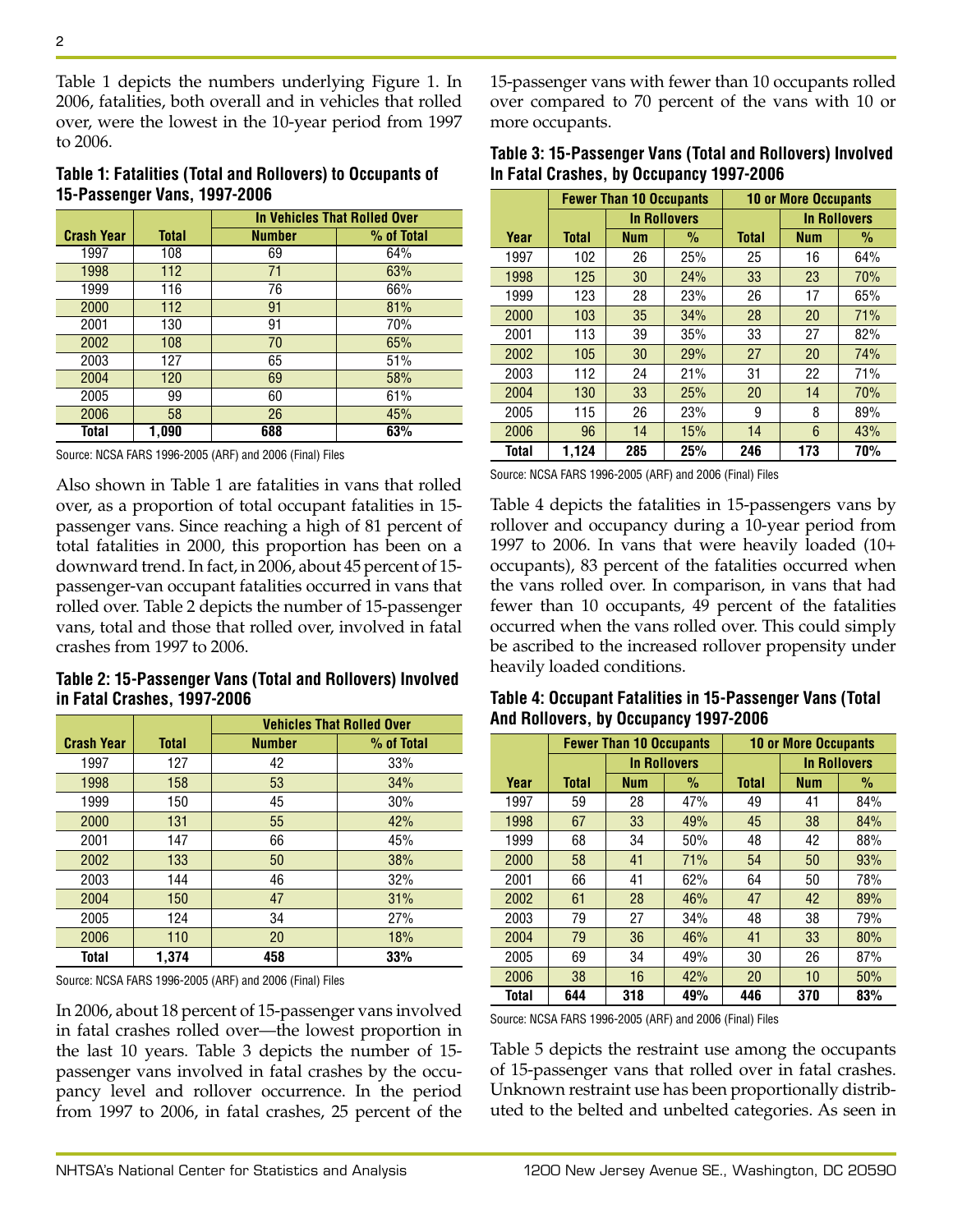Table 5, in the period from 1997 to 2006, about 67 percent of the occupants in 15-passenger vans involved in fatal crashes were unrestrained. This compares to about 55 percent for occupants of passenger vehicles (NHTSA7 ).

| Table 5: Restraint Use of Occupants of 15-Passenger Vans |
|----------------------------------------------------------|
| Involved in Fatal Crashes That Rolled Over 1997-2006     |

|       | <b>Restrained</b> |      | <b>Unrestrained</b> |      |              |
|-------|-------------------|------|---------------------|------|--------------|
| Year  | <b>Number</b>     | $\%$ | <b>Number</b>       | $\%$ | <b>Total</b> |
| 1997  | 95                | 28%  | 242                 | 72%  | 337          |
| 1998  | 191               | 43%  | 259                 | 57%  | 450          |
| 1999  | 117               | 32%  | 246                 | 68%  | 363          |
| 2000  | 116               | 27%  | 306                 | 73%  | 422          |
| 2001  | 156               | 30%  | 370                 | 70%  | 526          |
| 2002  | 158               | 44%  | 199                 | 56%  | 357          |
| 2003  | 130               | 32%  | 277                 | 68%  | 407          |
| 2004  | 133               | 38%  | 214                 | 62%  | 347          |
| 2005  | 70                | 31%  | 158                 | 69%  | 228          |
| 2006  | 41                | 24%  | 132                 | 76%  | 173          |
| Total | 1,199             | 33%  | 2,411               | 67%  | 3,610        |

Source: NCSA FARS 1996-2005 (ARF) and 2006 (Final) Files

Table 6 depicts the restraint use of fatally injured occu pants of 15-passenger vans that rolled over. Unknown restrain use has been proportionally distributed between restrained and unrestrained counts. In the period from 1997 to 2006, about 83 percent of the fatally injured occupants of 15-passenger vans that rolled over were unrestrained. In fact, every seating position in a 15-passenger van is equipped with a lap/shoulder belt or a lap belt.

**Table 6: Restraint Use of Fatally Injured Occupants of 15-Passenger Vans That Rolled Over 1997-2006**

|       | <b>Restrained</b> |      | <b>Unrestrained</b> |      |              |
|-------|-------------------|------|---------------------|------|--------------|
| Year  | <b>Number</b>     | $\%$ | <b>Number</b>       | $\%$ | <b>Total</b> |
| 1997  | 6                 | 8%   | 63                  | 92%  | 69           |
| 1998  | 13                | 18%  | 58                  | 82%  | 71           |
| 1999  | 12                | 16%  | 64                  | 84%  | 76           |
| 2000  | 14                | 16%  | 77                  | 84%  | 91           |
| 2001  | 13                | 14%  | 78                  | 86%  | 91           |
| 2002  | 19                | 27%  | 51                  | 73%  | 70           |
| 2003  | 10                | 16%  | 55                  | 84%  | 65           |
| 2004  | 19                | 28%  | 50                  | 72%  | 69           |
| 2005  | 11                | 18%  | 49                  | 82%  | 60           |
| 2006  | 3                 | 12%  | 23                  | 88%  | 26           |
| Total | 118               | 17%  | 570                 | 83%  | 714          |

Source: NCSA FARS 1996-2005 (ARF) and 2006 (Final) Files

15-passenger vans are also used more in the summer months as church groups and sports teams are more likely to travel. Table 7 depicts the number of fatal, 15 passenger-van rollovers and fatalities, by month.

| Table 7: Fatal Rollovers Involving 15-Passenger Vans and |
|----------------------------------------------------------|
| Fatalities, by Month, 1997-2006                          |

|              | <b>Rollovers</b> |      | <b>Fatalities</b> |      |
|--------------|------------------|------|-------------------|------|
| <b>Month</b> | <b>Number</b>    | $\%$ | <b>Number</b>     | %    |
| Dec-Feb      | 113              | 25%  | 152               | 22%  |
| Mar-May      | 110              | 24%  | 162               | 24%  |
| Jun-Aug      | 144              | 31%  | 225               | 33%  |
| Sep-Nov      | 91               | 20%  | 149               | 22%  |
| <b>Total</b> | 458              | 100% | 688               | 100% |

Source: NCSA FARS 1996-2005 (ARF) and 2006 (Final) Files

As seen in Table 7, the summer months (June through August), show an elevated level of the number of fatal rollovers involving 15-passenger vans as well as the resulting fatalities. In fact, about a third of fatali ties in rollovers involving 15-passenger vans occur in the summer months. This increase could simply be an artifact of increased use of 15-passenger vans during those months.

#### **Other Information of Interest**

NHTSA's statute at 49 U.S. Code §30112 requires that conventional 12- to 15-passenger vans cannot be sold or leased, as new vehicles, to carry students to/from schools and child day-care facilities on a regular basis.

Electronic stability control (ESC) was introduced as standard equipment for all model year 2004 and later 15-passenger vans. The potential effect of ESC on roll over propensity of 15-passenger vans requires more in-depth analysis, which will be forthcoming as more data becomes available.

As of July 1, 2006, the latest year for which registration data is available, there were nearly 560,000 15-passenger vans registered in the United States ( $Polk<sup>6</sup>$ ).

#### **Conclusions**

Fatalities, both total and in vans that rolled over, have been on a declining trend since 2001. Restraint use con tinues to be low among occupants of 15-passenger vans involved in fatal crashes. The summer months show a slightly elevated level of fatal rollovers and fatalities among 15-passenger vans that simply could be a result of increased use of these vans during those months.